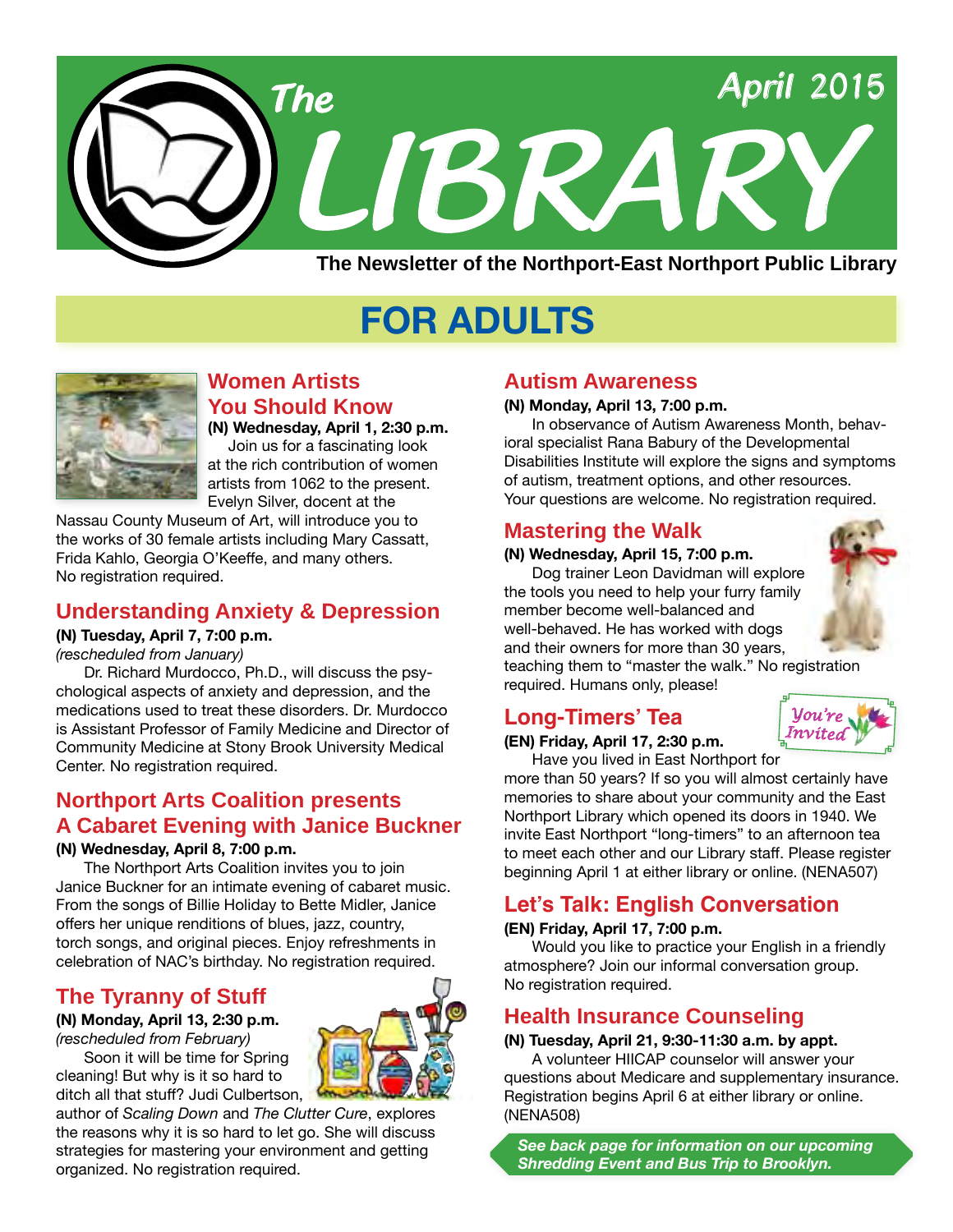# **Computer Programs**

# **FOR ADULTS**

#### **Short Story Central (N) Tuesday, April 7, 7:00 p.m.**

This month we take a look at stories from *American Innovations* by Rivka Galchen. Please pick up your copies of the stories at the Circulation Desk.

#### **Page Turners: Long Island Reads (N) Thursday, April 9, 2:00 p.m.**

In April our Library joins other public libraries throughout Long Island to read and discuss *The Museum of Extraordinary Things* by Alice Hoffman. Donna Diamond will lead a discussion of this fascinating novel set on Coney Island in the early part of the 20th century. Copies are available at the Northport Library Circulation Desk.

*Note: see page 2 for details on The History of Coney Island, a program scheduled for April 21.*

#### **Novel Ideas**

#### **(N) Monday, April 27, 7:00 p.m.**

This month we take a look at *North River* by Pete Hamill. Please pick up your copy of the book at the Northport Library Circulation Desk.

**BOOK GROUPS**

#### **Intermediate Microsoft Excel (EN) Monday, April 20, 7:00 p.m.**

Learn more about Microsoft's spreadsheet program including functions, working with ranges, macros, and charting. Prerequisite: Introduction to Microsoft Excel or equivalent. Registration begins April 6 at either library or online. [\(NENC071](http://alpha2.suffolk.lib.ny.us/search/?searchtype=X&SORT=D&searcharg=nenc071&searchscope=43))

# **Introduction to Microsoft Excel**

**(EN) Monday, April 6, 7:00 p.m.**

Learn the basics of the world's most popular spreadsheet program. Prerequisite: intermediate computer knowledge. Registration begins March 23 at either library or online. ([NENC045](http://alpha2.suffolk.lib.ny.us/search/?searchtype=X&SORT=D&searcharg=nenc045&searchscope=43))

# **SeniorNet: Genealogy**

#### **(N) Wednesday, April 29, 4:00 p.m.**

Join us for a presentation on how to discover your family history and start your family tree using Google Ancestry, Library resources, and other online tools. No registration required.

# **SeniorNet: Planning Day Trips on the Internet**

#### **(EN) Wednesday, April 15, 4:00 p.m.**

Did you know that you can use the Internet to plan local trips? Whatever your interest museums, theater, concerts, gardens, or sightseeing—you'll find dozens of local events. Also learn what sites to visit for choosing a restaurant and how to save money using online coupons. No registration required.

# **Introduction to Mobile Phone Photography**

#### **(EN) Tuesday, April 28, 7:00 p.m.**

Photographer Alex Marcano will discuss taking and editing photos on mobile devices. Learn about apps, filters, and settings. Bring your devices. No registration required.

# **Introduction to PowerPoint**

#### **(N) Wednesday, May 6, 7:00 p.m.**

Learn to create your own presentations. Topics will include creating a slideshow, editing, formatting, adding multimedia objects, and more. Prerequisite: Introduction to Computers or equivalent. Registration begins April 22 at either library or online. ([NENC088](http://alpha2.suffolk.lib.ny.us/search/?searchtype=X&SORT=D&searcharg=nenc088&searchscope=43))

**(N) Friday, April 24, 7:30 p.m.** The Ardelia Trio is a **dynamic presence on the** 

# **Intermediate PowerPoint**

#### **(EN) Monday, May 11, 7:00 p.m.**

Learn intermediate techniques of slide animation, transitions, formatting, and more. Prerequisites: Introduction to Computers and Introduction to PowerPoint or equivalent. Registration begins April 27 at either library or online. [\(NENC022\)](http://alpha2.suffolk.lib.ny.us/search/?searchtype=X&SORT=D&searcharg=nenc022&searchscope=43)

**Defensive Driving**

# **Defensive Driving**

**(N) Saturday, April 11, 9:00 a.m.-3:30 p.m. Fee: \$36** Applications are available now.

# **AARP Smart Driver Course**

**(EN) Thursdays, April 23 & 30, 6:00-9:00 p.m.** Registration begins March 28 at the East Northport building. ([NENA505](http://alpha2.suffolk.lib.ny.us/search/?searchtype=X&SORT=D&searcharg=nena505&searchscope=43))

AARP's course promotes safe driving and helps older drivers maintain their skills. The fee is \$20 for AARP members (\$25 for non-members), payable to AARP by *check or money order only* at registration.

**American Flag Drop Box**



Do you have an American flag that needs to be retired? Bring it to the **East Northport Library building during the month of April** and deposit it in the **American Legion's Flag Drop Box**. Legion members will dispose of the flags in a proper ceremony.

# **FOR ADULTS**



# **Current Events in Perspective**

#### **(N) Wednesday, April 29, 7:00 p.m.**

Join Michael D'Innocenzo, professor of history at Hofstra University, and explore significant national and international developments. All attending are welcome to share their views. No registration required.

# **The New Whitney Museum of American Art**

**(N) Thursday, April 23, 2:30 p.m.**

The highly anticipated opening of the new Whitney Museum on Manhattan's West Side is scheduled for May. Join art historian Mary Vahey to view highlights of the museum's extraordinary holdings and its fascinating history. No registration required.



# **A History of the Long Island Rail Road's Port Jefferson Branch**

#### **(EN) Tuesday, April 28, 2:30 p.m.**

Since its opening in 1873, the Northport Station at Larkfield Road and Bellerose Avenue has served its local communities. Join railroad historian David Morrison for a look at the fascinating history of the Port Jefferson branch stations. Mr. Morrison is a retired LIRR manager, a member of the Railroad Museum of Long Island, and the author of five railroad books. No registration required.

# **The Four Season Organic Garden**

**(N) Tuesday, April 28, 7:00 p.m.**

Learn how to grow healthy organic food right in your own yard!

Renato Stafford will teach you old world methods for making soil, choosing a site, and using a greenhouse. Seeds, weeds, watering, succession planting, crop rotation, cooking, canning, and food storage will also be discussed. No registration required.

# **Do-ing Music presents The Ardelia Trio**

international chamber music scene. Featuring violinist Janey Choi, cellist Clara Yang, and pianist Jihea Hong-Park, the trio's innovative, interactive concerts enthrall their audiences. The trio's members have performed in such venues as Carnegie Hall, Lincoln Center, and Tanglewood. Meet the performers and enjoy refreshments following the performance. No registration required.

# **Taste of the Fest**

**(N) Sunday, April 26, 2:00 p.m.** Northport Plays, Inc. is

pleased to present "Taste of the Fest," a selection of short one-act plays from the 6th Annual Northport One-Act Play Festival which takes place in April at St. Paul's United Methodist Church. Many of the playwrights, directors, and casts will take part in a talk with the audience after the performances. No registration required.

# **Wild about Spring Thyme with Chef Rob Scott**

**(N) Wednesday, April 22, 7:00 p.m.**

Join Chef Rob Scott as he demonstrates an assortment of light fare to invigorate your palette. Learn to make stuffed grilled zucchini, Asian chicken orzo salad, and chocolate almond strawberry panini. A non-refundable \$5 fee is payable at registration which begins April 2 at either library building. ([NENA509](http://alpha2.suffolk.lib.ny.us/search/?searchtype=X&SORT=D&searcharg=nena509&searchscope=43))

# **The History of Coney Island**

**(N) Tuesday, April 21, 7:00 p.m.** Explore the legendary and colorful past of the "World's Playground" with archivist Jennifer Garland from the Coney Island

History Project. Based on History Project Director Charles Denson's book *Coney Island: Lost and Found*, as well as many primary sources, the program complements this year's Long Island Reads selection, *The Museum of Extraordinary Things.* No registration required.

# **The Poetry Readers**

**(EN) Wednesdays, April 29 thru June 3, 2:30 p.m.**

Join Bob Little and The Poetry Readers to explore, discuss, and enjoy a sampling of the best traditional and modern American and British poetry. No registration required.

# **Latinas! Cabaret**



**(N) Sunday, May 3, 2:00 p.m.** Accompanied by Robert Boutcher on piano and guitar and Brian Wishin on drums, singer Yvette Malavet-Blum salutes Latina singers and heroines in this lively cabaret show. Enjoy songs made famous by Linda Rondstadt, Vikki Carr, Rosa

Pasos, and Theresa Berganza as well as favorites from *West Side Story* and *Evita*. No registration required.

# *Coming in early May:*

# **Your Kidneys and You**

#### **(N) Tuesday, May 5, 2:30 p.m.**

Dr. Ekambaram Ilamathi, a nephrologist with North Shore LIJ Health System, will discuss how your kidneys function, risk factors for kidney disease, and how to protect your kidneys. Your questions are welcome. No registration required.

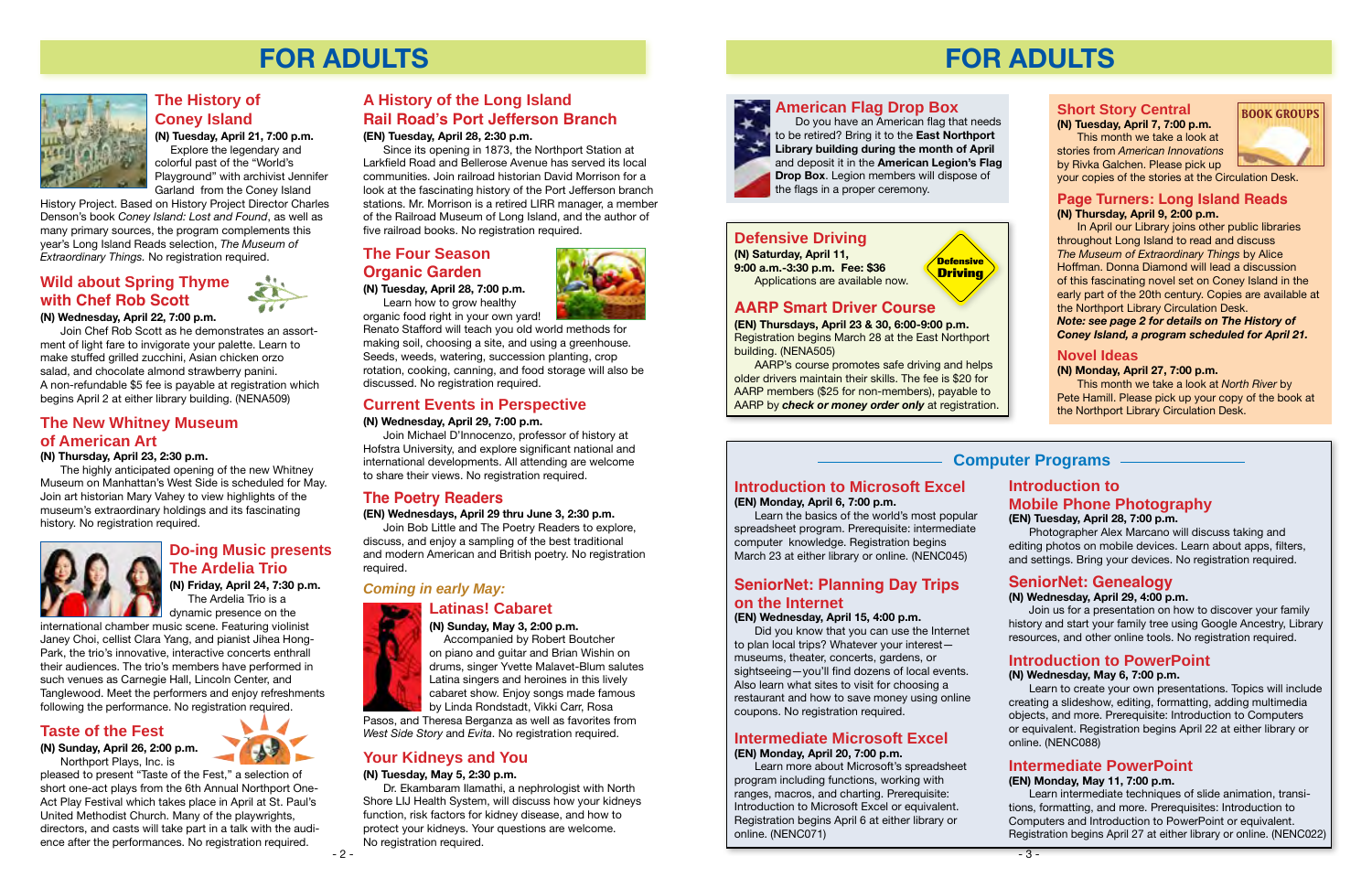**(EN) Tuesday, April 14, 7:00 p.m.**

*Children with adult; siblings welcome*

#### **Quack & Honk! PJ Storytime drop in**

Celebrate our feathered friends with stories, songs, and movement in this active family storytime. (30 min.) No registration required.

# **FOR CHILDREN**

# **Go Global: Egypt**

**(N) Friday, April 24, 4:00 p.m.**  *Children in grades K-3*

Travel to the Land of the Pharaohs through music, stories, games, and handson activities. (45 min.) Registration begins April 2 at either library or online. [\(NENJ534\)](http://alpha2.suffolk.lib.ny.us/search/?searchtype=X&SORT=D&searcharg=nenj534&searchscope=43)



# **Kids for Ecology**

**(N) Wednesday, April 29, 4:00 p.m.** *Children in grades 3-5*

Children's Librarian and environmental enthusiast Rich Barkey provides fun activities that will encourage kids to contribute to conservation. (45 min.) Registration begins April 14 at either library or online. [\(NENJ535\)](http://alpha2.suffolk.lib.ny.us/search/?searchtype=X&SORT=D&searcharg=nenj535&searchscope=43)













# **Toddlers Tango**

#### **(EN) Saturday, April 18, 10:00 a.m.**

*Children 2-4 years with adult; siblings welcome*

 Clap your hands and stomp your feet in this highenergy music and movement program. (45 min.) Registration begins April 2 at either library or online. [\(NENJ532\)](http://alpha2.suffolk.lib.ny.us/search/?searchtype=X&SORT=D&searcharg=nenj532&searchscope=43)

> A professional educator will guide you through fun and educational activities designed to encourage school readiness skills. (60 min.) [\(NENJ531\)](http://alpha2.suffolk.lib.ny.us/search/?searchtype=X&SORT=D&searcharg=nenj531searchscope=43) 1

#### **Mother Goose Rhyme Time**

**(N) Tuesdays, April 14, 21, 28, 10:00 a.m.** *Children 6-23 months with adult; no siblings* Enjoy rhymes and songs with your child. (30 min.)

 This weekly discussion, led by a **Centers** 

[\(NENJ528](http://alpha2.suffolk.lib.ny.us/search/?searchtype=X&SORT=D&searcharg=nenj528&searchscope=43))

#### **Sing & Play**

**(EN) Mondays, April 13, 20, 27,** 

**10:00 a.m.** [\(NENJ526\)](http://alpha2.suffolk.lib.ny.us/search/?searchtype=X&SORT=D&searcharg=nenj526&searchscope=43) **or 11:00 a.m.** [\(NENJ527\)](http://alpha2.suffolk.lib.ny.us/search/?searchtype=X&SORT=D&searcharg=nenj527&searchscope=43) *Children 1-3 years with adult; siblings welcome* Sing songs and rhymes that engage children and reinforce early literacy skills. (30 min.)

#### **1, 2, 3, Learn with Me**

**(N) Thursdays, April 16, 23, 30, May 7, 10:00 a.m.** *Children 1-3 years with adult; siblings welcome*

 Talk with child development experts while your children play with others. (60 min.) [\(NENJ530\)](http://alpha2.suffolk.lib.ny.us/search/?searchtype=X&SORT=D&searcharg=nenaj530&searchscope=43)

### **Preschool Storytime**

**(EN) Tuesdays, April 14, 21, 28, May 5, 1:30 p.m.**  *Children 4-5 years not yet in kindergarten; independent*

 Children listen to stories and participate in a hands-on activity. (30 min.) ([NENJ529](http://alpha2.suffolk.lib.ny.us/search/?searchtype=X&SORT=D&searcharg=nenj529&searchscope=43))

#### **Time for Tots**

**(EN) Fridays, April 17, 24, May 1, 10:00 a.m.** *Children 18 months-5 years not yet in kindergarten with adult; siblings welcome*

#### **Newbery Book Club in**

#### *Registration for these series programs begins April 2. (One series program per child, please.)*

# **Moms' Group at the Library**

**(EN) Wednesdays, April 15, 22, 29, May 6, 13, 10:00 a.m.** *Children birth-3 years with mother; siblings welcome*

trained facilitator, introduces various topics and activities that celebrate and explore motherhood. Registration begins April 2 at either

library or online. (90 min.) ([NENJ525](http://alpha2.suffolk.lib.ny.us/search/?searchtype=X&SORT=D&searcharg=nenj525&searchscope=43))



# **Green Scene**

**(N) Wednesday, April 22, 4:00 p.m.** *Children in grades 1-3*

Create a unique eco-friendly craft as you develop your own story to celebrate Earth Day. (60 min.) Registration begins April 2 at either library or online. [\(NENJ533\)](http://alpha2.suffolk.lib.ny.us/search/?searchtype=X&SORT=D&searcharg=nenj533&searchscope=43)

### **El Día Tortillas**



**(N) Friday, May 1, 7:00 p.m.**

*Children in grades K-5 with adult; siblings welcome*  Celebrate El Día de los Niños/El Día de los Libros (Children's Day/Book Day) by cooking a tasty treat with culinary instructor Debbie Gorney. (60 min.) Registration begins April 17 at either library or online. [\(NENJ536\)](http://alpha2.suffolk.lib.ny.us/search/?searchtype=X&SORT=D&searcharg=nenj536&searchscope=43)

**(N) Thursday, April 16, 7:00** *Children in grades 4 and up*

It's back! Join your friends in this special Super Smash Brothers Wii U competition.

The Newbery Club begins another exciting reading year. Members meet monthly to discuss newly published books then post their reviews on the Newbery Club webpage. New members are always welcome. (60 min.) No registration required.

# **Kids…Cast Your Vote for Your Favorite Magazine!**

**(N & EN) Tuesday, April 14, 9:00 a.m.-8:45 p.m.**  *Children ages 3 and up*

When your parents come to the Annual Library Vote, you will also have the opportunity to vote using a real voting machine in the Children's Room. Which popular children's magazine will win?

*American Girl Disney Princess National Geographic Kids Sports Illustrated Kids Thomas & Friends*

# **drop in Books a Poppin'**

**(EN) Thursdays, April 2, 16, 23, 30, 2:00 p.m. (N) Fridays, April 17, 24, 10:00 a.m.** *Children birth-5 years not yet in kindergarten;* 

*siblings welcome* Join us to read stories, share songs and rhymes, and have fun in this interactive program for families. (30 min.) No registration

# $\frac{1}{\alpha! \alpha!}$  Tricks of the Trade

required.

**(N) Thursday, April 9, 7:00 p.m.** *Children in grades 3-6*

Have fun, improve your game, and practice good sportsmanship! (45 min.) No registration required.

# $\frac{\partial \mathbf{p}}{\partial \mathbf{q}}$ &nything Goes Legos

# **Teen Volunteer Opportunities**

*Open to students in grades 7-12* 

#### *Registration for Teen programs and Volunteer Opportunities begins April 1 at either library or online.*

# **FOR TEENS**

**You may choose one Volunteer Opportunity this month.**

# **drop in Wing-It Wednesday**

- 6 - Make new friends while building with Legos. (45 min.) No registration required.

**(EN) Tuesday, April 7, 3:00 p.m.** *Children in grades 3-5* Bring a magic trick and get performance tips from Children's Librarian and professional magician James Plath. You'll also discover the secrets behind illusions and learn about famous magicians. (45 min.) No registration required. **in**

**(EN) Friday, April 10, 7:00 p.m.** *Children in grades 1-5*

**(EN) Wednesday, April 8, 11:00 a.m.** *Children ages 3-10; adults and siblings welcome*

Enjoy a room full of art supplies and craft projects. (60 min.) No registration required.

# **Teen Writer's Workshop**

**(N) Friday, April 24, 7:30-8:45 p.m.**

*Students in grades 8-12*

Do you love to write? Join fellow writers to discuss your ideas and get feedback on your work. ([NENY691](http://alpha2.suffolk.lib.ny.us/search/?searchtype=X&SORT=D&searcharg=neny691&searchscope=43))

# **Wing-It Wednesday Volunteers**

**(EN) Wednesday, April 8, 10:45 a.m.-12:15 p.m.** Volunteers will assist young children with a variety of arts and crafts projects. ([NENY693](http://alpha2.suffolk.lib.ny.us/search/?searchtype=X&SORT=D&searcharg=neny693&searchscope=43))

# **Chess Club Volunteers**

**(N) Thursday, April 9, 6:45-8:00 p.m.** Earn volunteer credit as you help children

#### **Chess Club drop in**

learn chess. A basic knowledge of the game is required for all volunteers. [\(NENY694\)](http://alpha2.suffolk.lib.ny.us/search/?searchtype=X&SORT=D&searcharg=neny694&searchscope=43)

# **Lego Volunteers**

#### **(EN) Friday, April 10, 6:45-8:00 p.m.**

Assist children as they create Lego projects and earn volunteer credit. ([NENY695](http://alpha2.suffolk.lib.ny.us/search/?searchtype=X&SORT=D&searcharg=neny695&searchscope=43))

#### **Candy Sushi**

**(N) Monday, April 6, 7:00-8:00 p.m.**

Using Rice Krispie treats, fruit rolls, Swedish fish, and other candy, we will create yummy candy sushi for you to eat and share. ([NENY687](http://alpha2.suffolk.lib.ny.us/search/?searchtype=X&SORT=D&searcharg=neny687&searchscope=43))

# **Nintendo Character Clay Workshop**

**(EN) Wednesday, April 8, 3:00-4:00 p.m.**

Learn how to make your favorite Nintendo characters out of clay in this hands-on workshop. ([NENY688\)](http://alpha2.suffolk.lib.ny.us/search/?searchtype=X&SORT=D&searcharg=neny688&searchscope=43)

# **Fandom Friday: Geek Snacks!**

#### **(N) Friday, April 10, 7:00-8:30 p.m.**

Join fellow fans in this special Fandom Friday where we will make special geek-inspired snacks. ([NENY689](http://alpha2.suffolk.lib.ny.us/search/?searchtype=X&SORT=D&searcharg=neny689&searchscope=43))

# **Super Smash Brothers Wii U Competition**

**(N) Friday, April 17, 7:00-8:30 p.m.**

Prizes will be awarded to the top three players. [\(NENY690](http://alpha2.suffolk.lib.ny.us/search/?searchtype=X&SORT=D&searcharg=neny690&searchscope=43))

# **High School Fashion Show**

**(N) Monday, May 4, 7:00 p.m.**

Meet the talented students from Northport High School's fashion design and illustration class taught by Robin O'Neill-Gonzalez. This year's theme is "Literature," and the clothing designs are  $\sqrt{\psi}$ , inspired by the students' favorite literary

characters, poems, and quotes. No registration is required.

# **FOR CHILDREN The Bookmark**

# **Spot**

*Stop by the Library and pick up the April bookmark by Saydee Westman. A reading list compiled by Children's Librarians is on the back.*



*Saydee Westman*